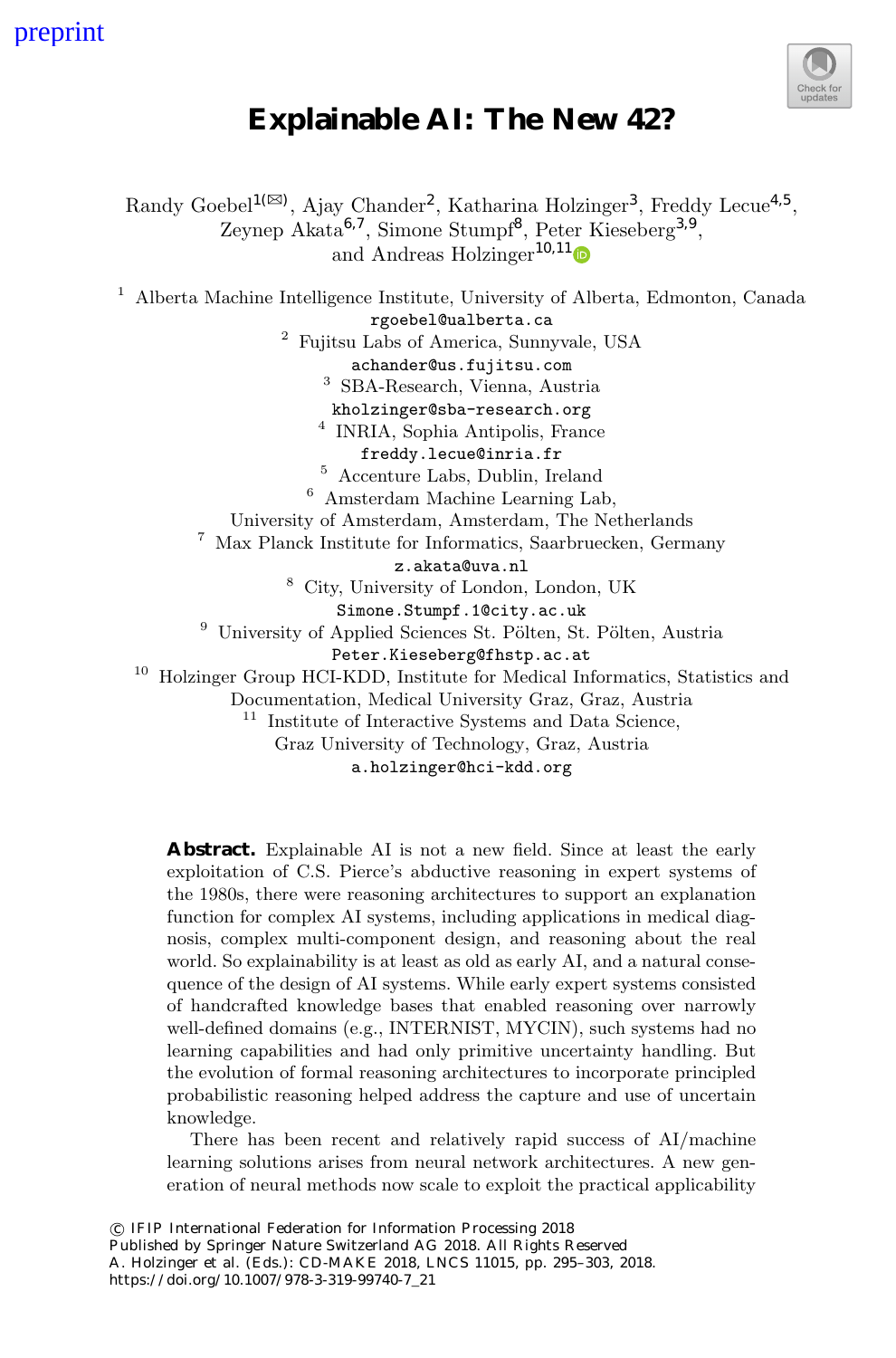of statistical and algebraic learning approaches in arbitrarily high dimensional spaces. But despite their huge successes, largely in problems which can be cast as classification problems, their effectiveness is still limited by their un-debuggability, and their inability to "explain" their decisions in a human understandable and reconstructable way. So while AlphaGo or DeepStack can crush the best humans at Go or Poker, neither program has any internal model of its task; its representations defy interpretation by humans, there is no mechanism to explain their actions and behaviour, and furthermore, there is no obvious instructional value . . . the high performance systems can not help humans improve.

Even when we understand the underlying mathematical scaffolding of current machine learning architectures, it is often impossible to get insight into the internal working of the models; we need explicit modeling and reasoning tools to explain how and why a result was achieved. We also know that a significant challenge for future AI is contextual adaptation, i.e., systems that incrementally help to construct explanatory models for solving real-world problems. Here it would be beneficial not to exclude human expertise, but to augment human intelligence with artificial intelligence.

**Keywords:** Artificial intelligence *·* Machine learning *·* Explainability Explainable AI

## **1 Introduction**

Artificial intelligence (AI) and machine learning (ML) have recently been highly successful in many practical applications (e.g., speech recognition, face recognition, autonomous driving, recommender systems, image classification, natural language processing, automated diagnosis,  $\dots$ ), particularly when components of those practical problems can be articulated as data classification problems. Deep learning approaches, including the more sophisticated reinforcement learning architectures, exceed human performance in many areas [\[6](#page-8-0)[,17](#page-8-1)[,18](#page-8-2),[24\]](#page-8-3).

However, an enormous problem is that deep learning methods turn out to be uninterpretable "black boxes," which create serious challenges, including that of interpreting a predictive result when it may be confirmed as incorrect. For example, consider Fig. [1,](#page-2-0) which presents an example from the Nature review by LeCun, Bengio, and Hinton [\[15\]](#page-8-4). The figure incorrectly labels an image of a dog lying on a floor and half hidden under a bed as "A dog sitting on a hardwood floor." To be sure, the coverage of their image classification/prediction model is impressive, as is the learned coupling of language labels. But the reality is that the dog is *not* sitting.

The first problem is the naive but popular remedy about how to debug the predictive classifier to correct the error: augment the original labeled training set with more carefully crafted inputs to distinguish, say, a sitting from a laying dog might improve the incorrect output. This may or may not correct the problem, and doesn't address the resource challenge of recreating the original learned model.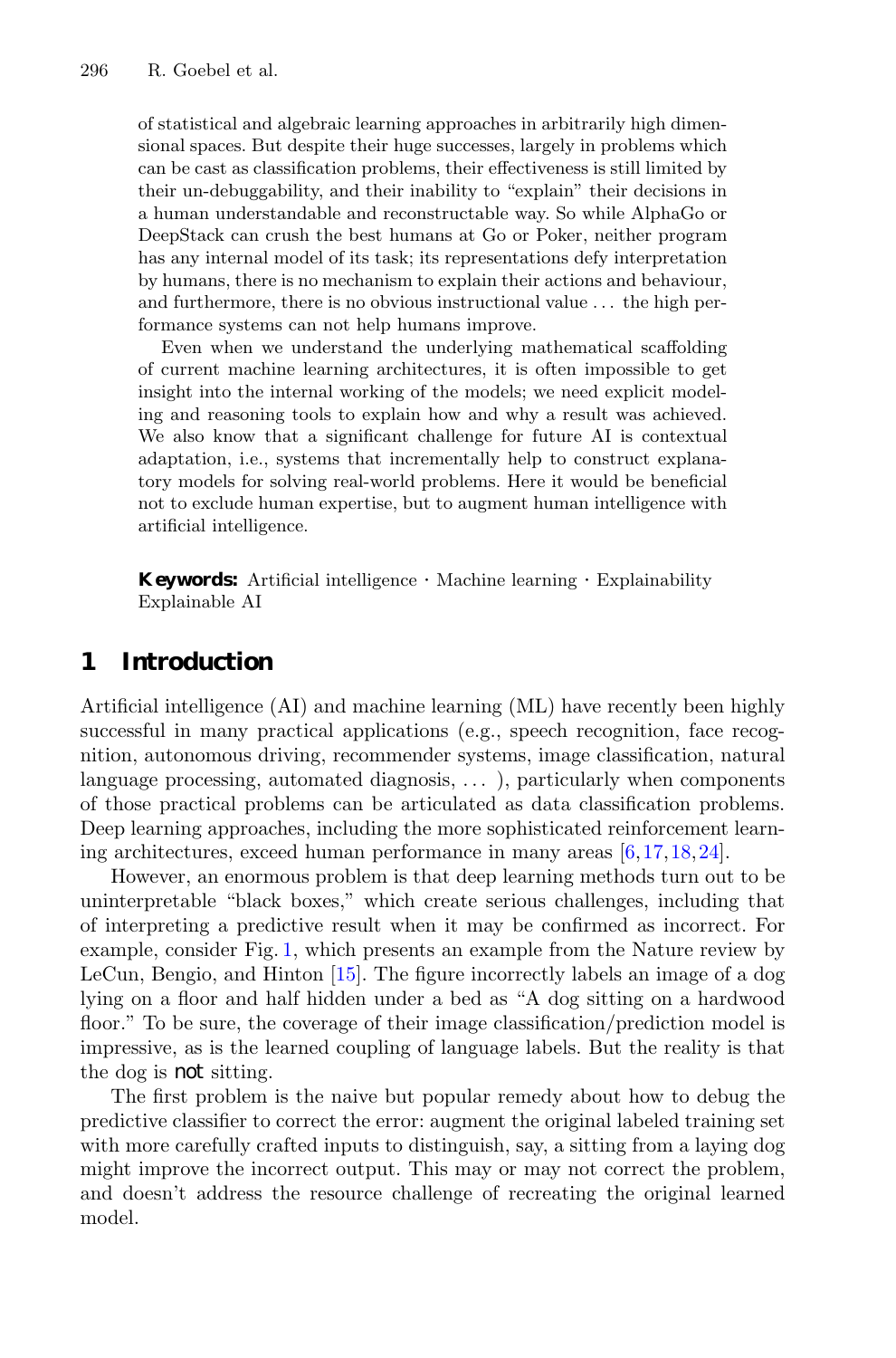

A dog is standing on a hardwood floor.

<span id="page-2-0"></span>Fig. 1. Segment of an example from LeCun, Bengio, Hinton, Science [\[15](#page-8-4)]

The transparency challenge gets much more complex when the output predictions are not obviously wrong. Consider medical or legal reasoning, where one typically seeks not just an answer or output (e.g., a diagnostic prediction of prostate cancer would require some kind of explanation or structuring of evidence used to support such a prediction). In short, false positives can be disastrous.

Briefly, the representational and computational challenge is about *how* to construct more explicit models of what is learned, in order to support explicit computation that produces a model-based explanation of a predicted output.

However, this is one of the historical challenges of AI: what are appropriate representations of knowledge that demonstrate some veracity with the domain being captured? What reasoning mechanisms offer the basis for conveying a computed inference in terms of that model?

The reality of practical applications of AI and ML in sensitive areas (such as the medical domain) reveals an inability of deep learned systems to communicate effectively with their users. So emerges the urgent need to make results and machine decisions transparent, understandable and explainable [\[9](#page-8-5)[–11](#page-8-6)]. The big advantage of such systems would include not only explainability, but deeper understanding and replicability [\[8\]](#page-8-7). Most of all, this would increase acceptance and trust, which is mandatory in safety-critical systems [\[12\]](#page-8-8), and desirable in many applications (e.g., in medical robotics [\[19\]](#page-8-9), Ambient Assisted Living [\[23\]](#page-8-10), Enterprise decision making [\[4\]](#page-7-0), etc.). First steps have been taken towards making these systems understandable to their users, by providing textual and visual explanations  $[13, 22]$  $[13, 22]$  $[13, 22]$  (see Figs. [2](#page-3-0) and [3\)](#page-3-1).

#### **2 Current State-of-the-Art**

Explaining decisions is an integral part of human communication, understanding, and learning, and humans naturally provide both deictic (pointing) and textual modalities in a typical explanation. The challenge is to build deep learning models that are also able to explain their decisions with similar fluency in both visual and textual modalities (see Fig. [2\)](#page-3-0). Previous machine learning methods for explanation were able to provide a text-only explanation conditioned on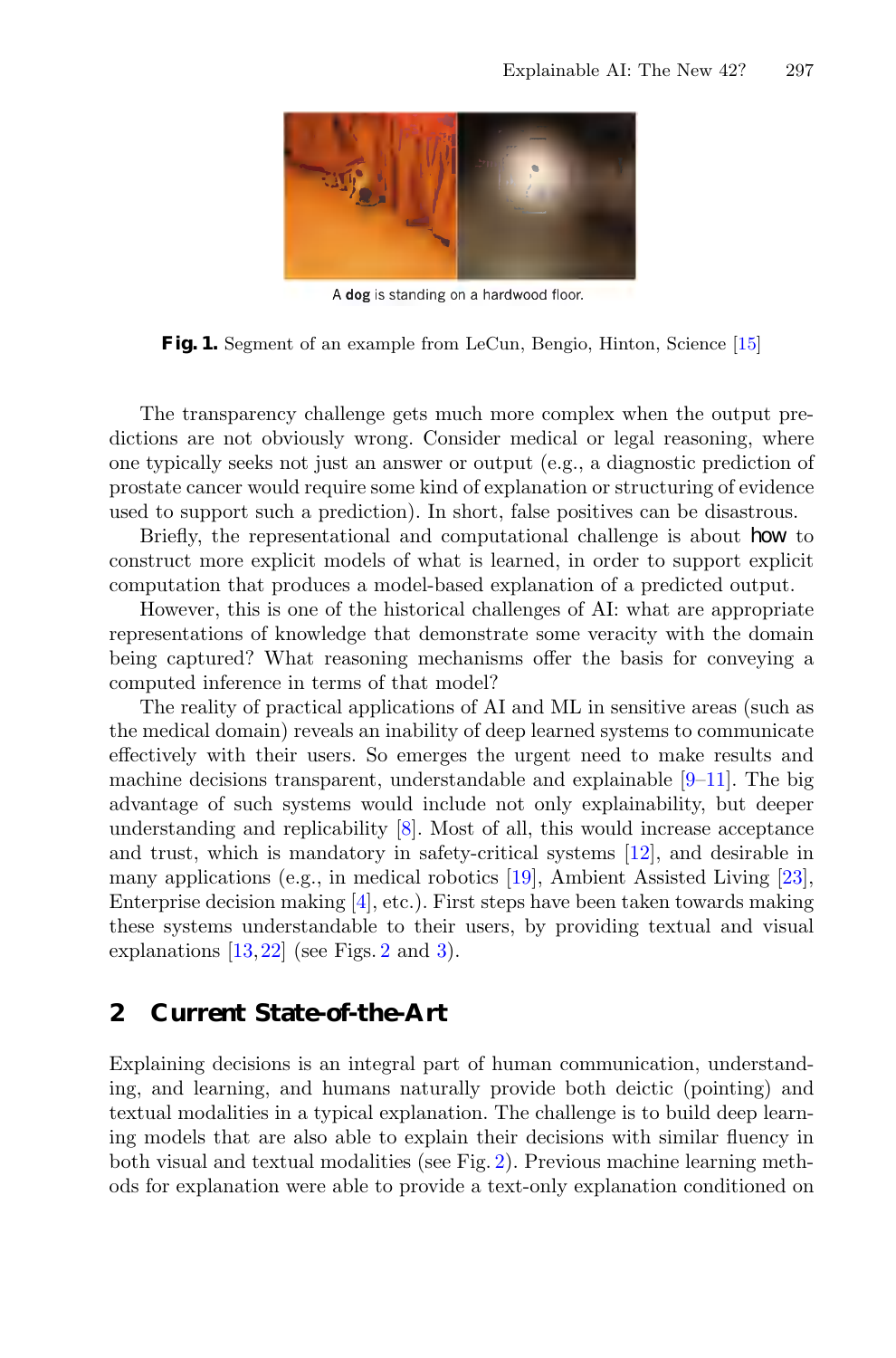an image in context of a task, or were able to visualize active intermediate units in a deep network performing a task, but were unable to provide explanatory text grounded in an image.



<span id="page-3-0"></span>**Fig. 2.** The goal is to generate *explanations* that are both image relevant and class relevant. In contrast, *descriptions* are image relevant, but not necessarily class relevant, and *definitions* are class relevant but not necessarily image relevant.



<span id="page-3-1"></span>**Fig. 3.** A joint classification and explanation model [\[7\]](#page-8-13). Visual features are extracted using a fine-grained classifier before sentence generation; unlike other sentence generation models, condition sentence generation on the predicted class label. A discriminative loss function encourages generated sentences to include class specific attributes.

Existing approaches for deep visual recognition are generally opaque and do not output any justification text; contemporary vision-language models can describe image content but fail to take into account class-discriminative image aspects which justify visual predictions.

Hendriks et al. [\[7\]](#page-8-13) propose a new model (see Fig. [3\)](#page-3-1) that focuses on the discriminating properties of the visible object, jointly predicts a class label, and explains why the predicted label is appropriate for the image. The idea relies on a loss function based on sampling and reinforcement learning, which learns to generate sentences that realize a global sentence property, such as class specificity. This produces a fine-grained bird species classification dataset, and shows that an ability to generate explanations which are not only consistent with an image but also more discriminative than descriptions produced by existing captioning methods.

Although, deep models that are both effective and explainable are desirable in many settings, prior explainable models have been unimodal, offering either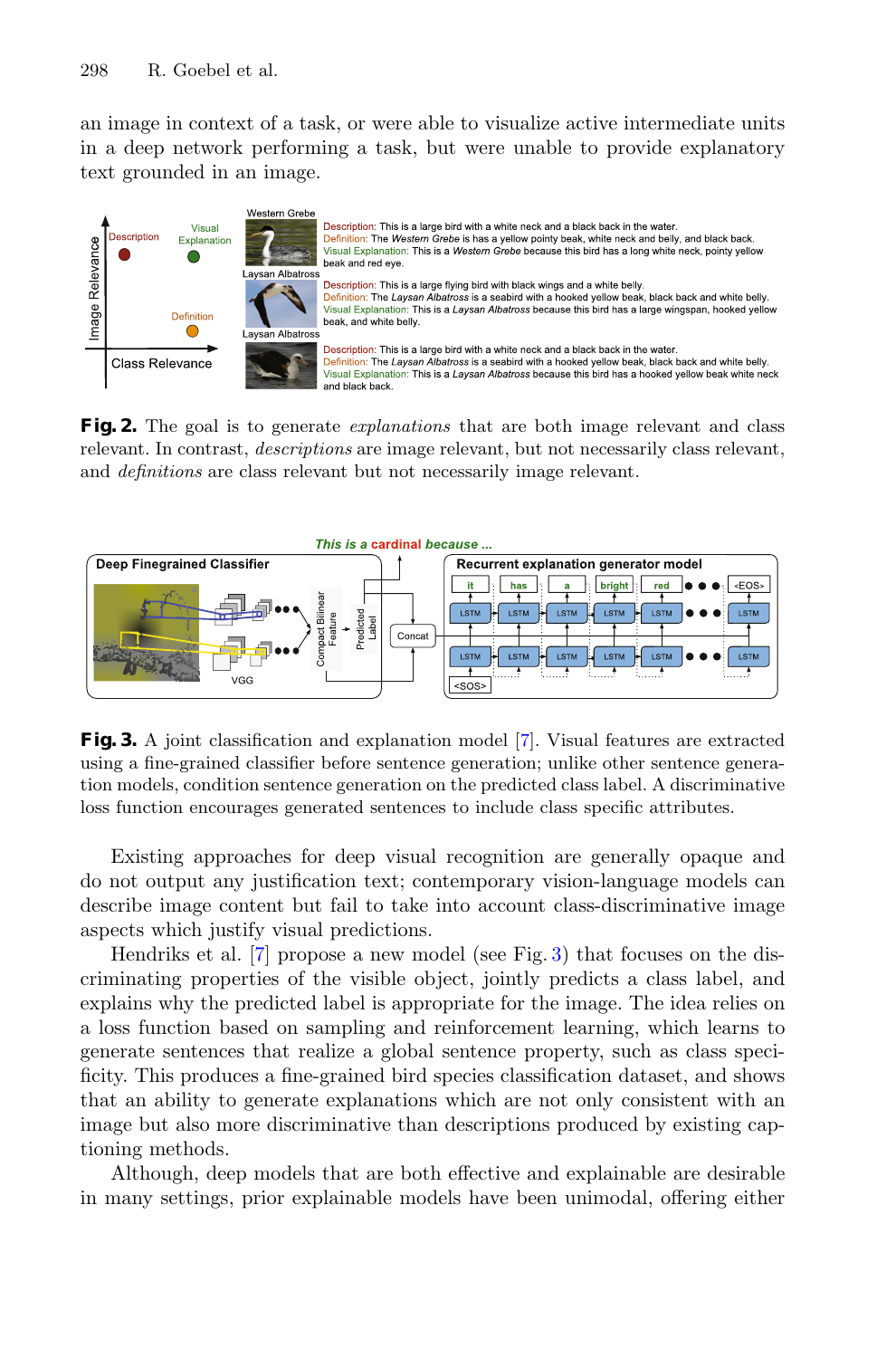

<span id="page-4-0"></span>**Fig. 4.** Left: ACT-X qualitative results: For each image the PJ-X model provides an answer and a justification, and points to the evidence for that justification. Right: VQA-X qualitative results: For each image the PJ-X model provides an answer and a justification, and points to the evidence for that justification.

image-based visualization of attention weights or text-based generation of posthoc justifications. Park et al. [\[21](#page-8-14)] propose a multimodal approach to explanation, and argue that the two modalities provide complementary explanatory strengths.

Two new datasets are created to define and evaluate this task, and use a model which can provide joint textual rationale generation and attention visualization (see Fig. [4\)](#page-4-0). These datasets define visual and textual justifications of a classification decision for activity recognition tasks (ACT-X) and for visual question answering tasks (VQA-X). They quantitatively show that training with the textual explanations not only yields better textual justification models, but also better localizes the evidence that supports the decision.

Qualitative cases also show both where visual explanation is more insightful than textual explanation, and vice versa, supporting the hypothesis that multimodal explanation models offer significant benefits over unimodal approaches. This model identifies visual evidence important for understanding each human activity. For example to classify "mowing lawn" in the top row of Fig. [4](#page-4-0) the model focuses both on the person, who is on the grass, as well as the lawn mower. This model can also differentiate between similar activities based on the context, e.g."mountain biking" or "road biking."

Similarly, when asked "Is this a zoo?" the explanation model is able to discuss what the concept of "zoo" represents, i.e., "animals in an enclosure." When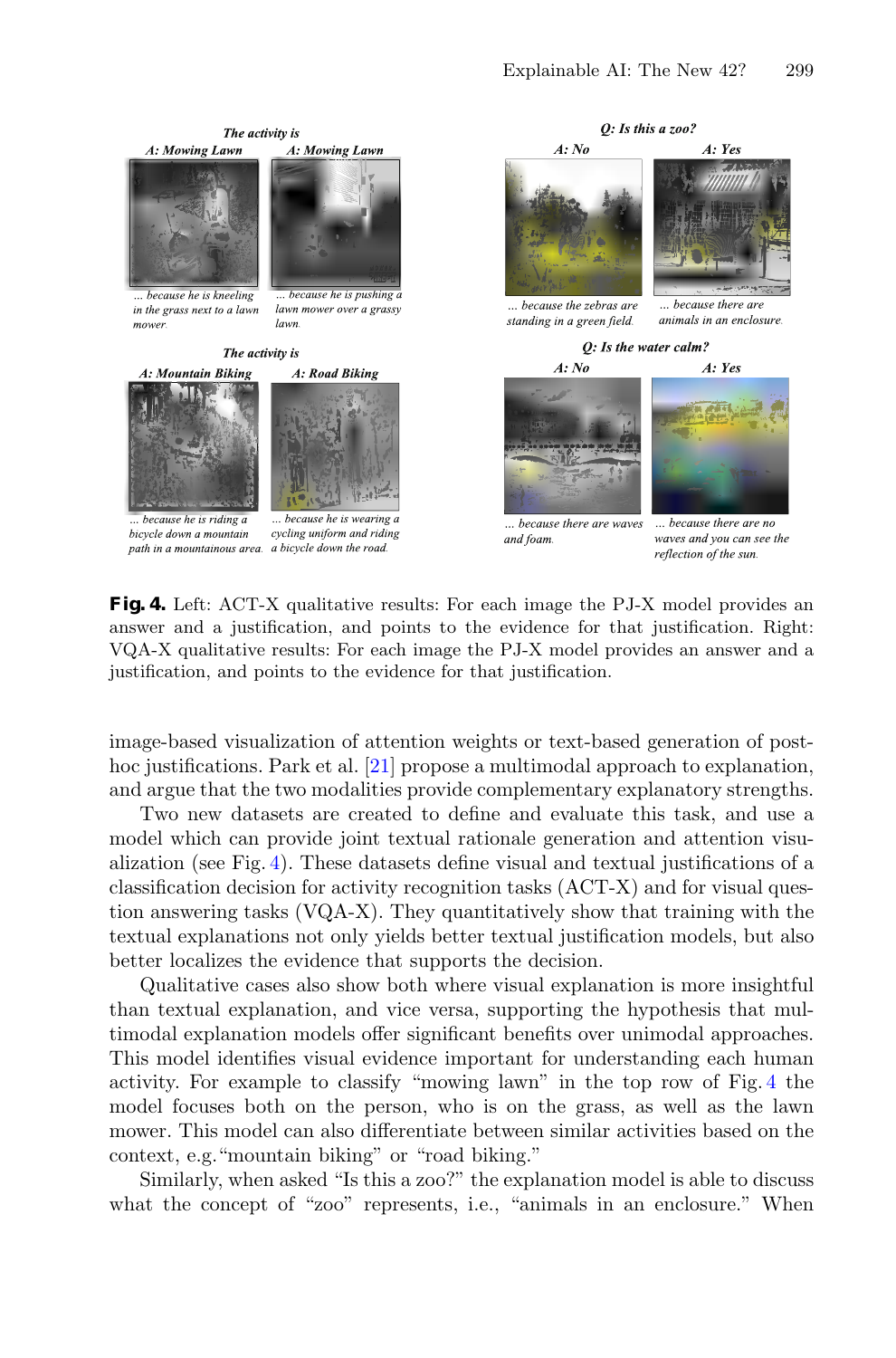determining whether the water is calm, which requires attention to specific image regions, the textual justification discusses foam on the waves.

Visually, this attention model is able to point to important visual evidence. For example in the top row of Fig. [2,](#page-3-0) for the question "Is this a zoo?" the visual explanation focuses on the field in one case, and on the fence in another.

There are also other approaches to explanation that formulate heuristics for creating what have been called "Deep Visual Explanation" [\[1](#page-7-1)]. For example, in the application to debugging image classification learned models, we can create a heat map filter to explain where in an image a classification decision was made. There are an arbitrary number of methods to identify differences in learned variable distributions to create such maps; one such is to compute a Kullback-Leibler (KL) divergence gradient, experiments with which are described in [\[2\]](#page-7-2), and illustrated in (see Fig. [5\)](#page-5-0). In that figure, the divergence for each input image and the standard VGG image classification predictor is rendered as a heat map, to provide a visual explanation of which portion of an image was used in the classification.



**Fig. 5.** Explaining the decisions made by the VGG-16 (park bench, street sign, racket, cockatoo, traffic light and chihuahua), our approach highlights the most discriminative region in the image.

## <span id="page-5-0"></span>**3 Conclusion and Future Outlook**

We may think of an explanation in general as a filter on facts in a context [\[3](#page-7-3)]. An effective explanation helps the explainer cross a *cognitive valley*, allowing them to update their understanding and beliefs [\[4](#page-7-0)]. AI is becoming an increasingly ubiquitous co-pilot for human decision making. So AI learning systems will require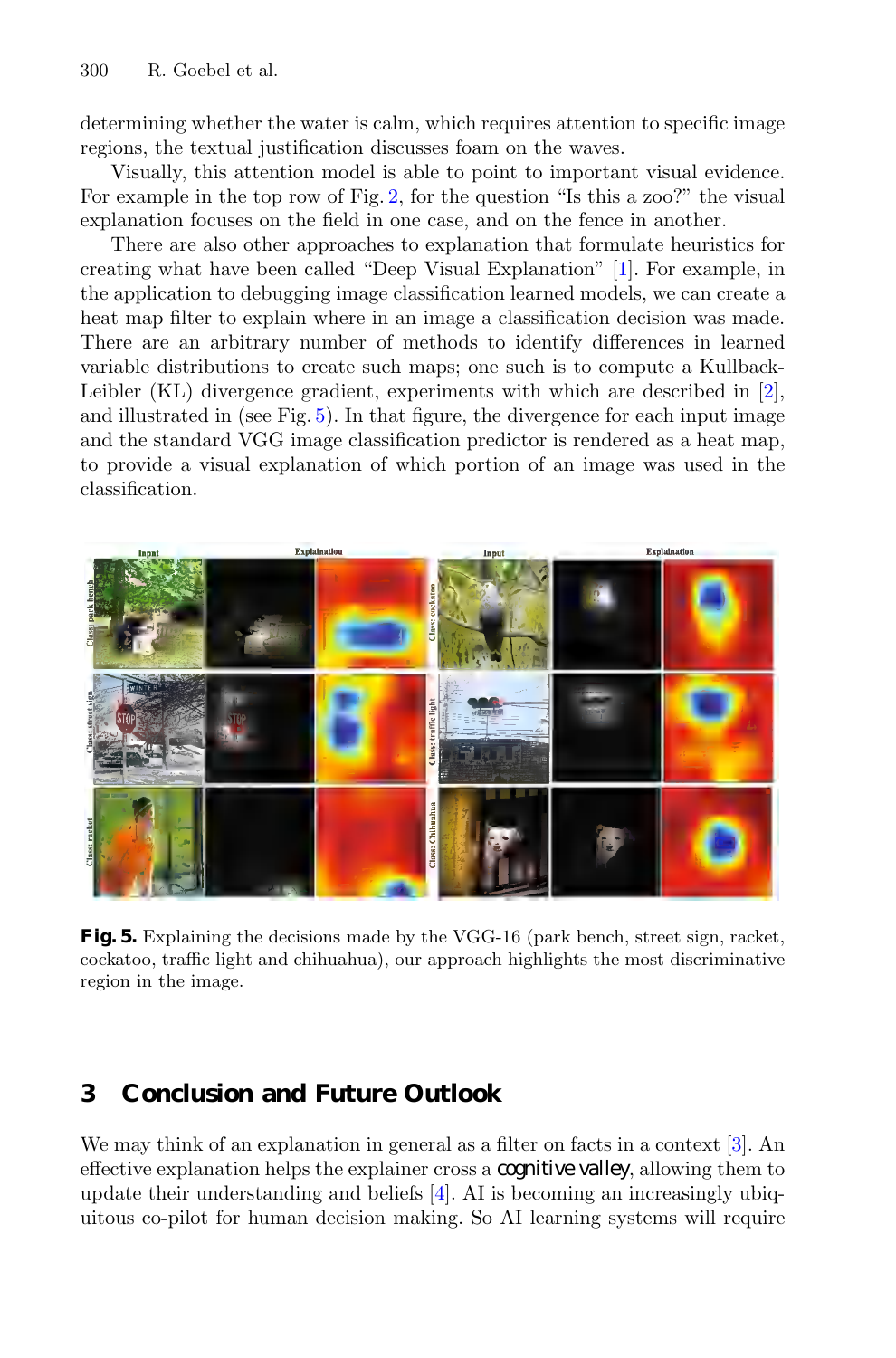

<span id="page-6-0"></span>**Fig. 6.** Explainable AI with Deep Tensor and a knowledge graph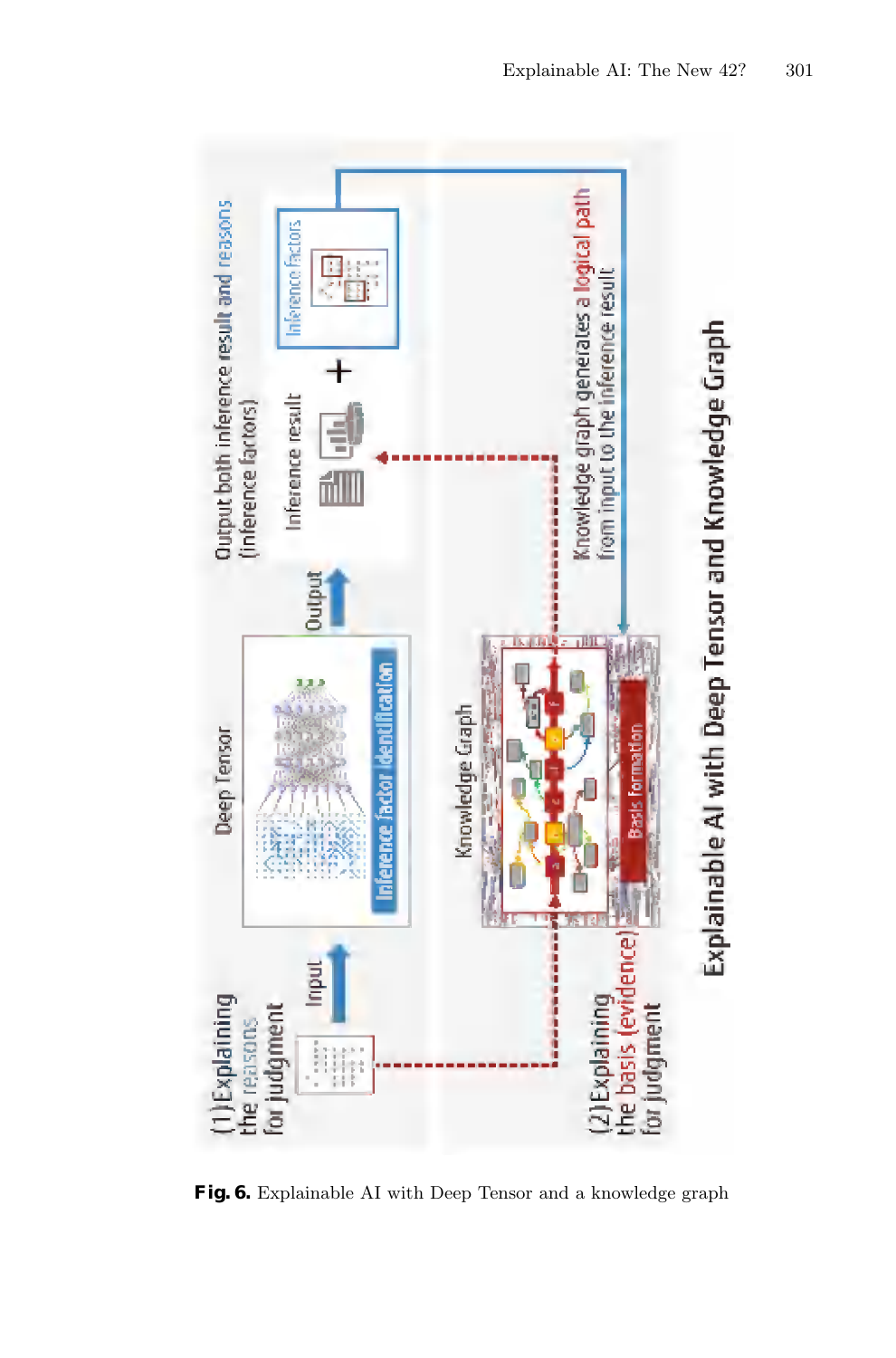explicit attention to the construction of problem domain models and companion reasoning mechanisms which support general explainability.

Figure [6](#page-6-0) provides one example of how we might bridge the gaps between digital inference and human understanding. Deep Tensor [\[16\]](#page-8-15) is a deep neural network that is especially suited to datasets with meaningful graph-like properties. The domains of biology, chemistry, medicine, and drug design offer many such datasets where the interactions between various entities (mutations, genes, drugs, disease) can be encoded using graphs. Let's consider a Deep Tensor network that learns to identify biological interaction paths that lead to disease. As part of this process, the network identifies *inference factors* that significantly influenced the final classification result. These influence factors are then used to filter a knowledge graph constructed from publicly available medical research corpora. In addition, the resulting interaction paths are further constrained by known logical constraints of the domain, biology in this case. As a result, the classification result is presented (explained) to the human user as an annotated interaction path, with annotations on each edge linking to specific medical texts that provide supporting evidence.

Explanation in AI systems is considered to be critical across all areas where machine learning is used. There are examples which combine multiple architectures, e.g., combining logic-based system with classic stochastic systems to derive human-understandable semantic explanations [\[14\]](#page-8-16). Another example is in the case of transfer learning [\[20](#page-8-17)], where learning complex behaviours from small volumes of data is also in strong needs of explanation of efficient, robust and scalable transferability [\[5\]](#page-7-4).

**Acknowledgements.** The authors thanks their colleagues from local and international institutions for their valuable feedback, remarks and critics on this introduction to the MAKE-Explainable-AI workshop.

## **References**

- <span id="page-7-1"></span>1. Babiker, H.K.B., Goebel, R.: An introduction to deep visual explanation. In: NIPS 2017 - Workshop Interpreting, Explaining and Visualizing Deep Learning (2017)
- <span id="page-7-2"></span>2. Babiker, H.K.B., Goebel, R.: Using KL-divergence to focus deep visual explanation. CoRR, abs/1711.06431 (2017)
- <span id="page-7-3"></span>3. Chander, A., Srinivasan, R.: Evaluating explanations. In: Joint Proceedings of the IFIP Cross-Domain Conference for Machine Learning and Knowledge Extraction (IFIP CD-MAKE 2018) (2018)
- <span id="page-7-0"></span>4. Chander, A., Srinivasan, R., Chelian, S., Wang, J., Uchino, K.: Working with beliefs: AI transparency in the enterprise. In: Joint Proceedings of the ACM IUI 2018 Workshops Co-located with the 23rd ACM Conference on Intelligent User Interfaces (ACM IUI 2018) (2018)
- <span id="page-7-4"></span>5. Chen, J., Lecue, F., Pan, J.Z., Horrocks, I., Chen, H.: Transfer learning explanation with ontologies. In: Principles of Knowledge Representation and Reasoning: Proceedings of the Eleventh International Conference, KR 2018, 30 October–2 November 2018, Tempe, Arizona (USA) (2018, to appear)